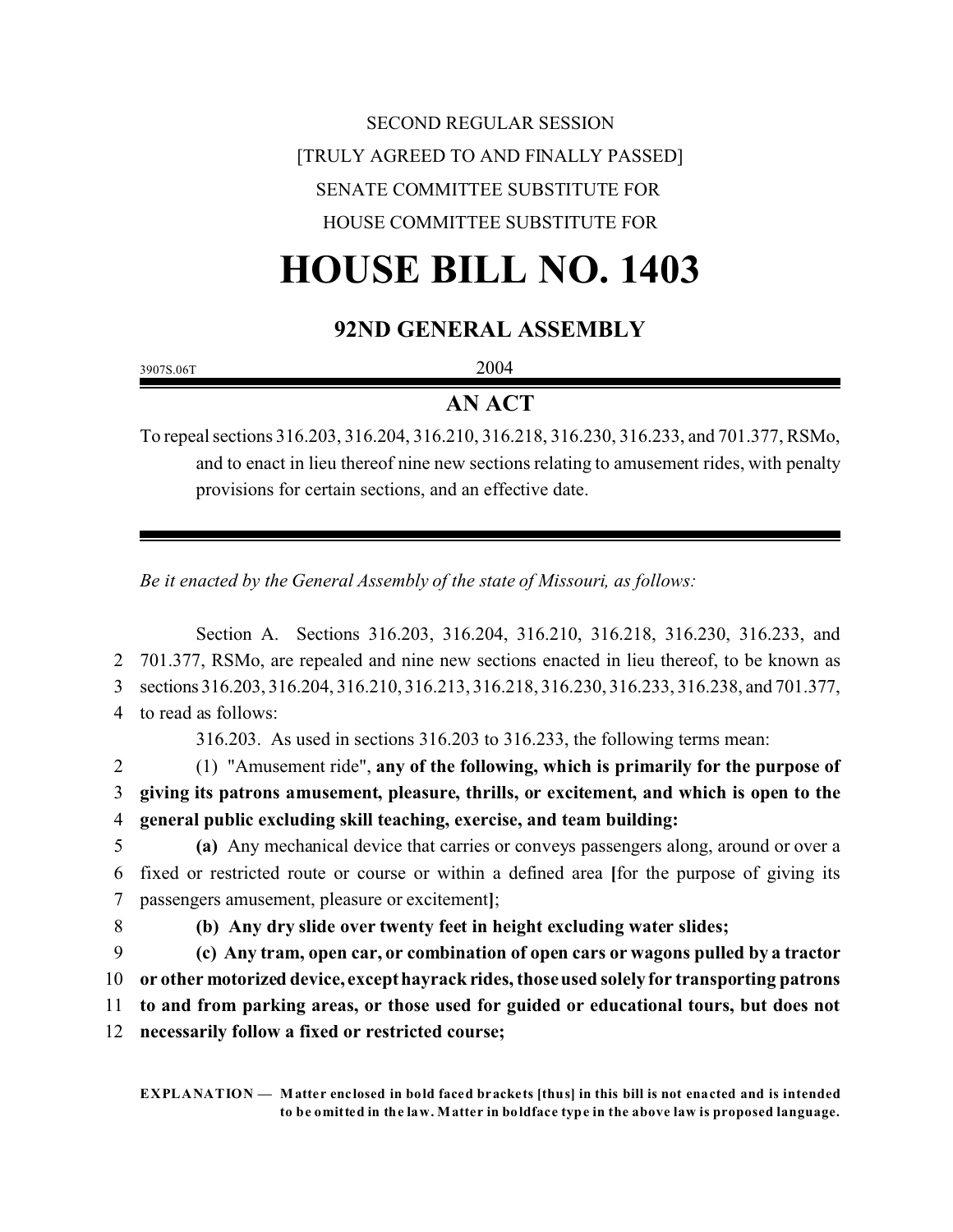**(d) Any bungee cord attraction or similar elastic device; (e) Any climbing wall over ten feet in height except for not-for-profit entities that follow the YMCA Services Corporation's Climbing Walls Safety Guidelines or the Boy Scouts of America Guidelines;** (2) **"Board", the amusement ride safety board established in section 316.204; (3)** "Department", the department of public safety; **[**(3)**] (4)** "Director", the director of the department of public safety; **[**(4)**] (5)** "Operator", a person or the agent of a person who owns or controls, or has the duty to control, the operation of an amusement **[**or**]** ride or related electrical equipment; **[**(5)**] (6)** "Owner", a person who owns, leases, controls or manages the operations of an amusement ride and may include the state or any political subdivision of the state; **[**(6)**] (7)** "Qualified inspector", any person who is: (a) Found by the director to possess the requisite training and experience in respect of amusement rides to perform competently the inspections required by sections 316.203 to 316.233; or (b) Certified by the National Association of Amusement Ride Safety Officials (NAARSO) to have and maintain at least a level one certification; or (c) Is a member of the Amusement Industry Manufacturing and Suppliers (AIMS) and meets such qualifications as are established by the board; **[**(7)**] (8)** "Related electrical equipment", any electrical apparatus or wiring used in connection with amusement rides; **[**(8)**] (9)** "Safety rules", the rules and regulations governing rider conduct on an amusement ride, provided such rules and regulations are prominently displayed at or near the entrance to, or loading platform for, the amusement ride; **[**(9)**] (10)** "Serious physical injury", a patron personal injury immediately reported to the owner or operator as occurring on an amusement ride and which results in death, dismemberment, significant disfigurement or other significant injury that requires immediate in-patient admission and twenty-four-hour hospitalization under the care of a licensed physician for other than medical observation; **and [**(10)**] (11)** "Serious incident", any single incident where three or more persons are immediately transported to a licensed off-site medical care facility for treatment of an injury as a result of being on or the operation of the amusement ride**[**; and (11) "Board", the amusement ride safety board appointed as provided in sections 316.203 to 316.233**]**. 316.204. 1. There is hereby established an "Amusement Ride Safety Board" to be composed of nine members, one of whom shall be the state fire marshal or the marshal's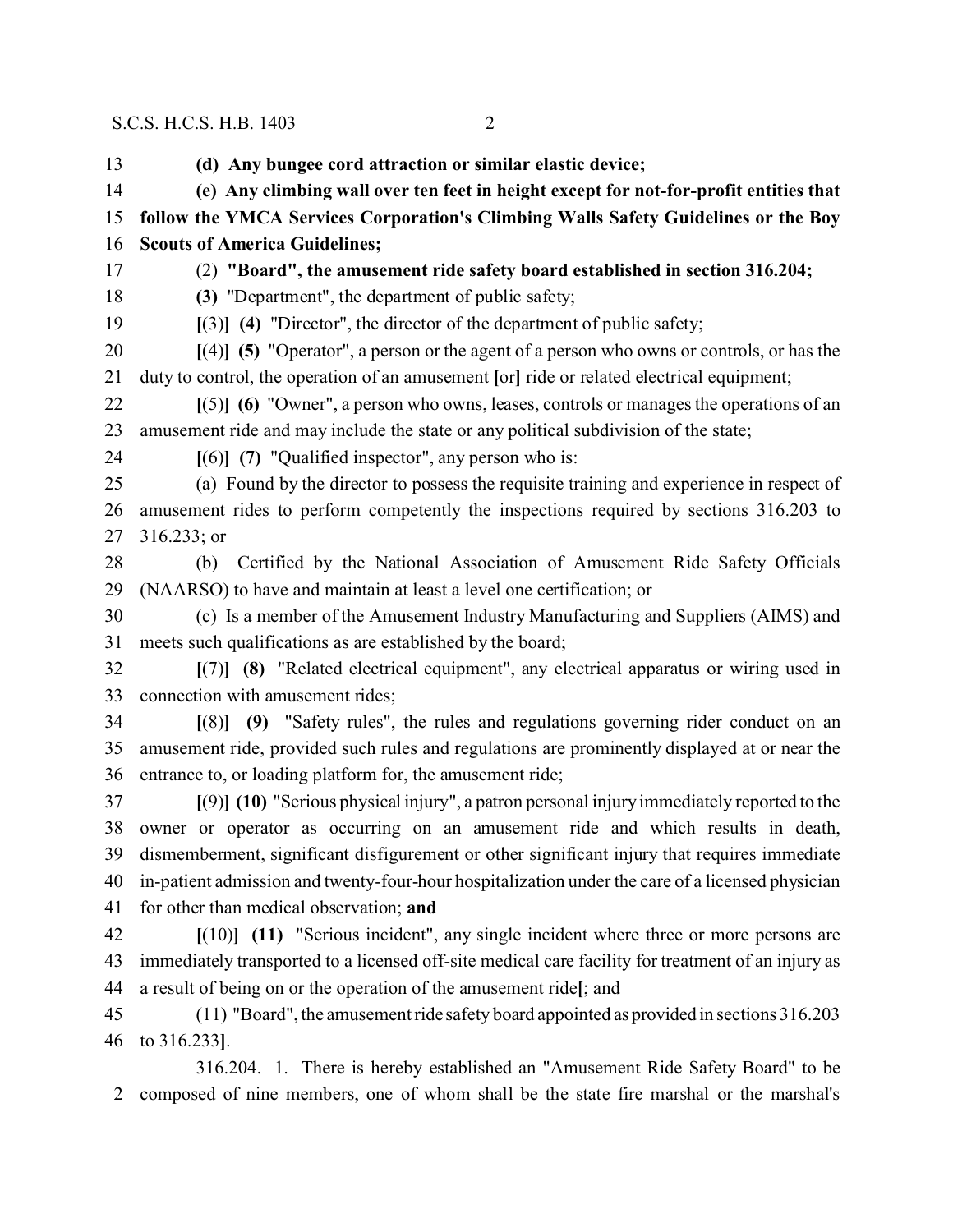designee. The remaining eight members of the board shall be appointed by the governor with the advice and consent of the senate. Each member appointed by the governor shall be appointed for a staggered term of five years or until **[**his or her**] a** successor is appointed. The governor shall fill any vacancy on the board for the remainder of the unexpired term with a representative of the same interest as that of the member whose term is vacant. No more than four members of the board, who are not employees of state or local government, shall be members of the same political party.

 2. Three members of the board shall represent the interests of small amusement ride businesses that operate in this state. Three members of the board shall represent the interests of the fixed amusement ride parks. One member of the board shall be a resident of this state. One member of the board shall be a mechanical engineer knowledgeable of amusement rides.

14 3. The state fire marshal shall call the first meeting of the board within sixty days after all members have been appointed and qualified. The members from among their membership shall elect a chairperson. After the initial meeting the members shall meet at the call of the chairperson, but shall meet at least three times per year. Five members of the board shall constitute a quorum.

 4. The members of the board shall receive no compensation for their services, and shall be reimbursed for their actual and necessary expenses incurred in the performance of their official duties.

316.210. 1. A person shall not operate an amusement ride unless the owner:

 (1) Has the amusement ride inspected at least once annually by a qualified inspector, whom the owner or an insurer has provided to perform such inspection, and obtains from such qualified inspector written documentation that the inspection has been made and that the amusement ride meets nationally recognized inspection standards and is covered bythe insurance required by subdivision (2) of this subsection;

(2) Has:

 (a) An insurance policy currently in force written by an insurance company authorized to do business in this state in an amount of not less than one million dollars per occurrence; **or** (b) A bond in the same amount as such person's policy from paragraph (a) of this subdivision, provided that the aggregate liability of the surety under such bond shall not exceed

the face amount of the bond; or

(c) Cash or other surety acceptable to the department;

 (3) Files with the department the inspection report and certificate of insurance verifying the policy required by this section or a photocopy of such documentation or certificate; and

 (4) Has been issued a state operating permit by the department and affixed such permit to the designated amusement ride. Such permit fee shall not exceed actual administrative costs.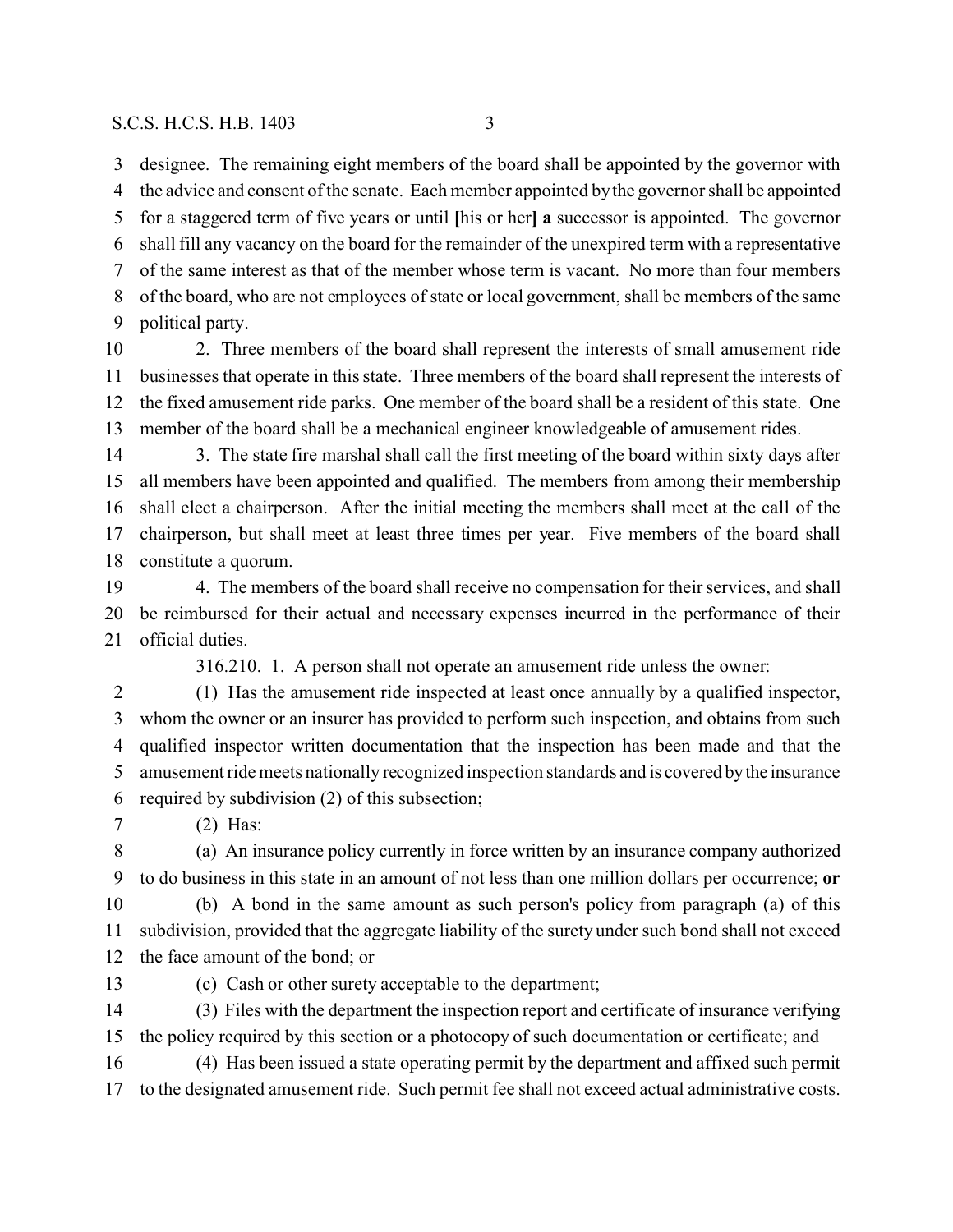2. The inspection required pursuant to subdivision (1) of subsection 1 of this section shall be conducted at a minimum to meet the manufacturer's or engineer's **[**recommendations**] specifications and to follow the applicable national standards**.

 3. **The department or designee may conduct a spot inspection of any amusement ride without notice at any time while such amusement ride is operating or will be operating in this state. The department may order temporary suspension of an operating permit if it has been determined after a spot inspection to be hazardous or unsafe. Operation of such amusement ride shall not resume until the hazardous or unsafe condition has been corrected and subjected to reinspection by the department for an inspection fee established by rule.**

 **4.** All fees collected pursuant to this section shall be deposited to the credit of the **[**general revenue**] elevator safety** fund **created pursuant to section 701.377, RSMo**.

**316.213. The owner or operator of portable amusement rides shall file an itinerary with the department on a department form no less than fifteen days before the operation of an amusement ride for use by the public. The itinerary shall include the following:**

**(1) The name of the amusement ride owner;**

**(2) The carnival, fair, or activity sponsor;**

**(3) The address and telephone number of the site;**

**(4) The dates open to the public; and**

**(5) The name of the contact person on site.**

316.218. **1.** Any person who knowingly operates, causes to be operated or directs someone to operate an amusement ride in violation of sections 316.203 to 316.233 is guilty of a class A misdemeanor.

 **2. Any person who knowingly makes a false statement, representation, or certification in an application, record, report, or other document filed or required to be maintained under section 316.200 to 316.237 shall be guilty of a misdemeanor punishable under section 575.060, RSMo.**

316.230. 1. A passenger on an amusement ride shall, at a minimum:

 (1) Obey the reasonable safety rules posted in accordance with sections 316.203 to 316.233 and oral instructions for an amusement ride issued by the amusement owner or such owner's employee or agent, unless:

- 
- (a) The safety rules are contrary to sections 316.203 to 316.233; or
- (b) The oral instructions are contrary to sections 316.203 to 316.233 or the safety rules; and

 (2) Refrain from acting in any manner that may cause or contribute to injuring such passenger or others, including: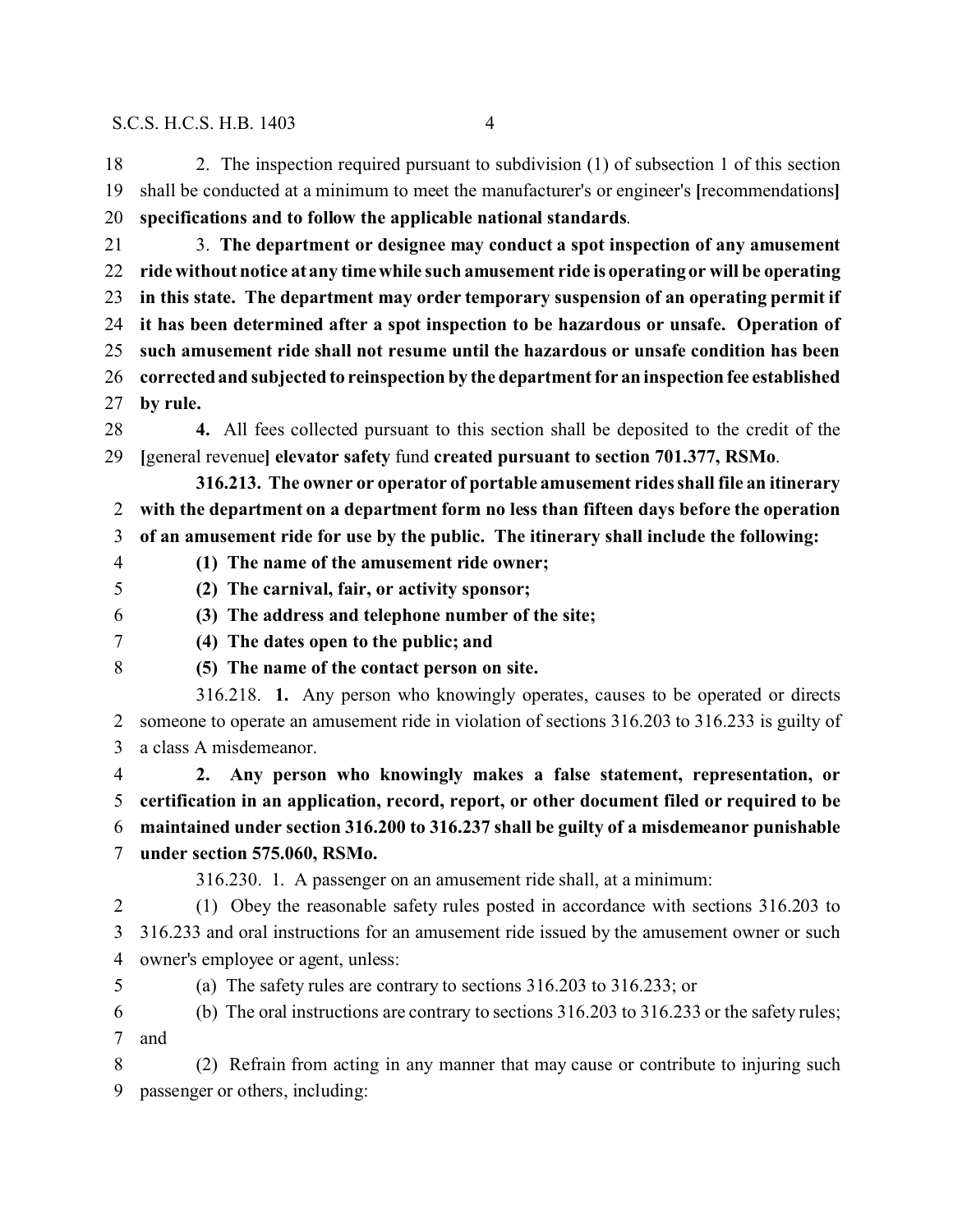(a) Interfering with safe operation of the amusement ride;

(b) Not engaging any safety devices that are provided;

 (c) Disconnecting or disabling a safety device except at the express instruction of the operator;

(d) Altering or enhancing the intended speed, course or direction of an amusement ride;

 (e) Extending arms and legs beyond the carrier or seating area except at the express direction of the ride **or attraction** operator;

(f) Throwing, dropping or expelling an object from or toward an amusement ride;

 (g) Getting on or off an amusement ride except at the designated time and area, if any, at the direction of the ride operator, or in an emergency; and

 (h) Unreasonably controlling the speed or direction of such passenger or an amusement ride that requires the passenger to control or direct himself or herself or a device.

22 2. Any person who violates the provisions of this section shall be guilty of a class A misdemeanor.

316.233. An amusement ride passenger shall not get on**, enter,** or attempt to get on an amusement ride unless the passenger reasonably determines that, at a minimum, he or she:

 (1) Has sufficient knowledge to use, get on**, enter,** or get off the amusement ride safely without instruction or hasrequested and received before getting on the ride sufficient information to get on, use**, enter,** or get off safely;

 (2) Has located, reviewed and understood any signs in the vicinity of the ride and has satisfied any posted height, medical or other restrictions and abided by all rules, regulations and restrictions;

 (3) Is not under the influence of alcohol or any drug that affects his or her ability to safely use the amusement ride or obey the posted rules or oral instructions; and

 (4) Is authorized by the amusement owner or such owner's authorized servant, agent or employee to get on the amusement ride.

**316.238. All rock climbing walls over ten feet tall operated in this state, except as provided in paragragh (d) and (e) of subdivision (1) of section 316.203, shall be subject to the same rules and regulations as amusement rides pursuant to sections 316.200 to 316.238.**

701.377. As otherwise provided by sections 701.350 to 701.380, the **elevator safety** board shall set fees for inspection, permits, licenses, certificates, and plan review required by the provisions of sections 701.350 to 701.380. Fees shall be determined by the **elevator safety** board to provide sufficient funds for the operation of the board, except that no fee for the certificate shall exceed twenty-five dollars. The **elevator safety** board may alter the fee schedule once each year. Any funds collected pursuant to sections 701.350 to 701.380 **and sections 316.200 to 316.237, RSMo,** shall be deposited in the "Elevator Safety Fund" which is hereby